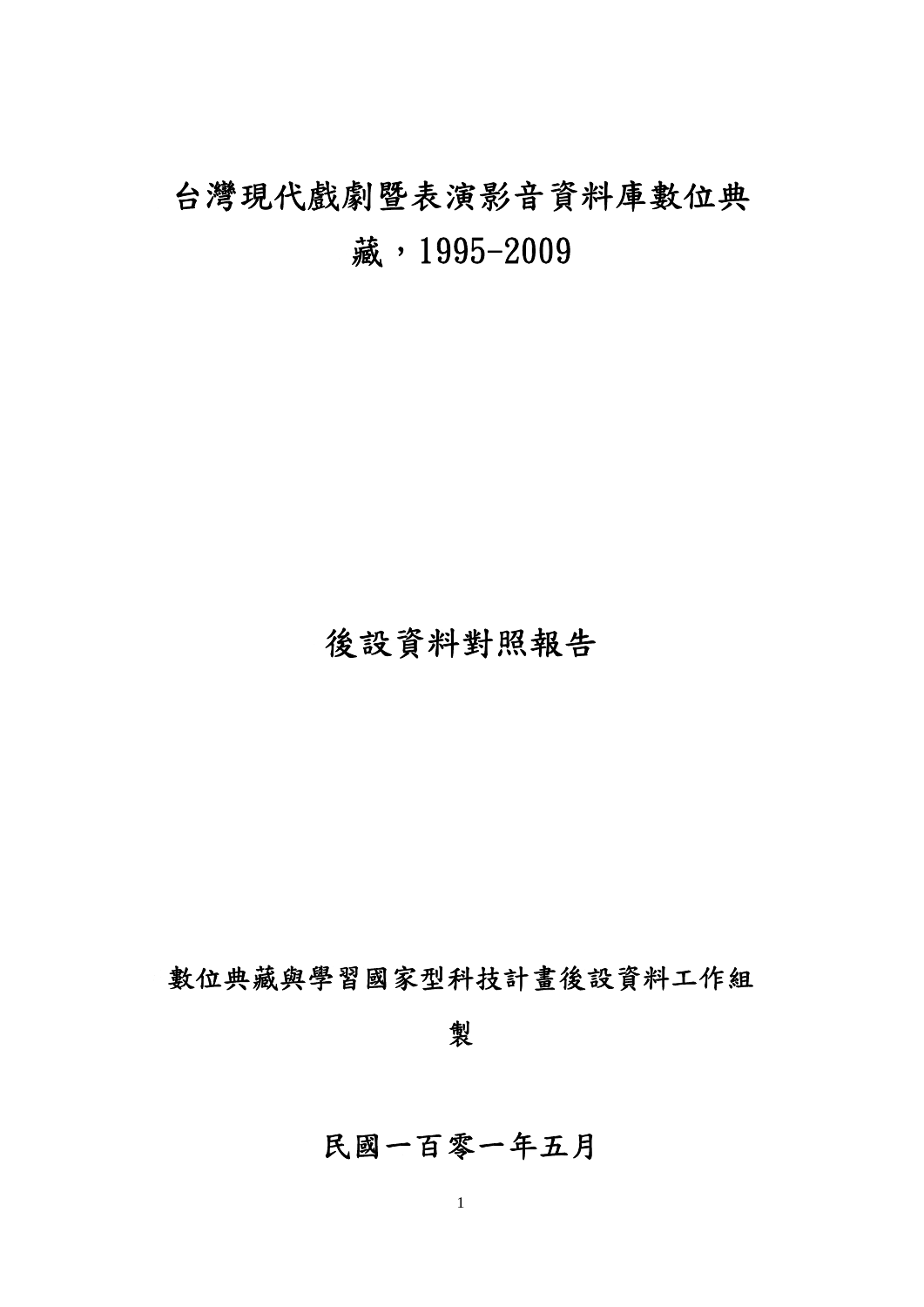## 目次

| 一、「台灣現代戲劇暨表演影音資料庫數位典藏,1995-2009」後設資料欄位及範例3 |  |
|--------------------------------------------|--|
|                                            |  |
|                                            |  |
|                                            |  |
|                                            |  |
|                                            |  |

附件一「CNS 國家標準都柏林核心集」與「聯合目錄都柏林核心集」欄位名稱比對................20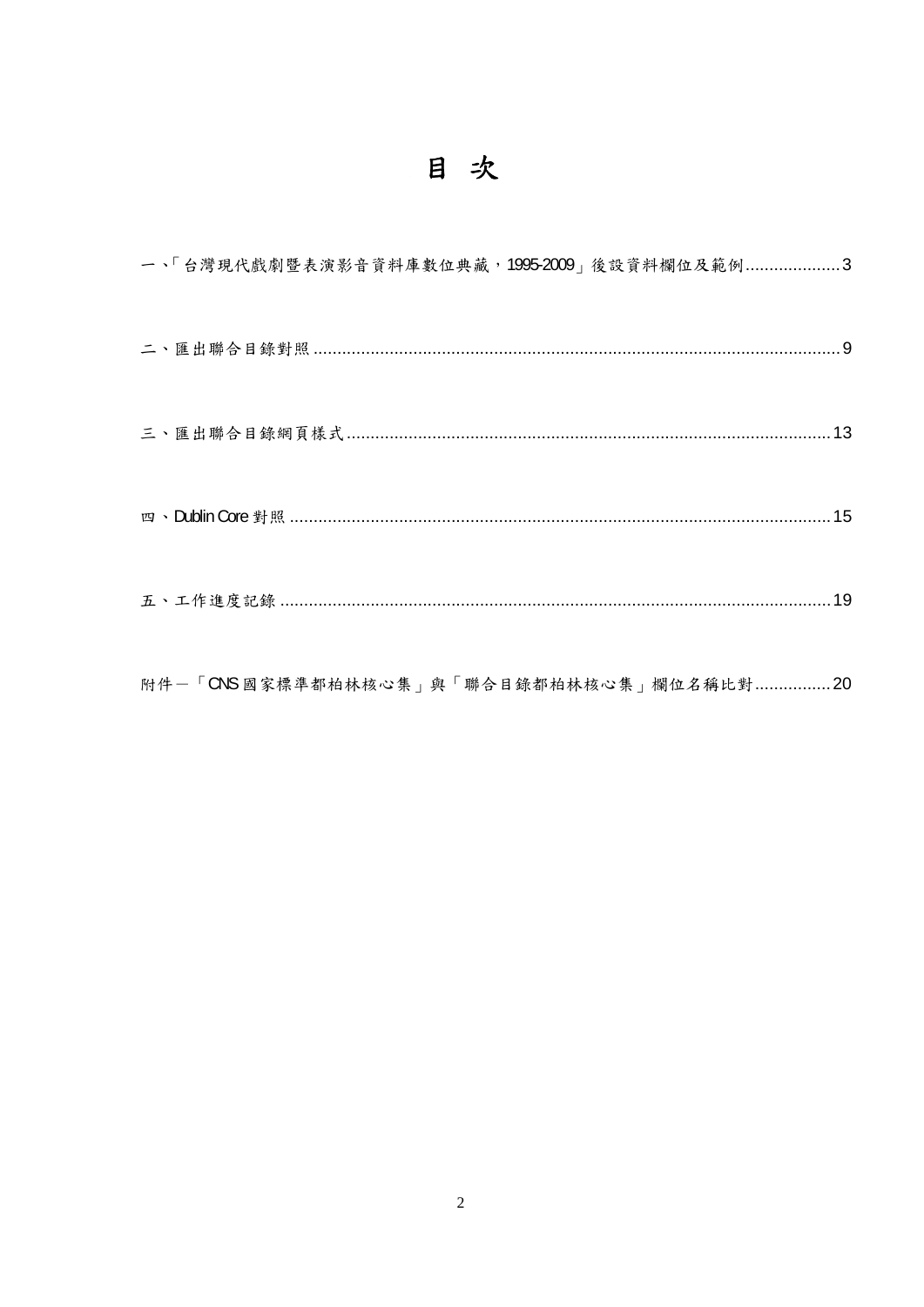#### 一、「台灣現代戲劇暨表演影音資料庫數位典藏,**1995-2009**」後設資料欄位及範 例

後設資料工作組依據台灣現代戲劇暨表演影音資料庫數位典藏,1995-2009 提供之 excel,整理出計書欄位及範例表,請見表一。

欄位名稱 中文 **excel** 範例 欄位名稱 英文 **Excel** 範例 作品名稱 |利西翠妲--男人與女人的戰爭 | Works Name | Lysistrata-A War between Men and Women 藏品層次 單件 Aggregation Level item 原件與否 原件 The Second Direction of The Second Direction of The Original **Surrogate** original 作品類型 | 現代戲劇 | Works Type | modern drama 媒體類型 | 數位影音光碟 | Medium | audio-video performance **數量單位 1 名 1 卷 Cuantity Notice One Disc 播放時間長度 | 01hr15min44sec | Duration | 01hr15min44sec** 原始規格 | VHS | Original Scale | VHS 數位化類別 影音 Digital **Category** audio-visual 檔案類型 mpg4 File Type mpg4 檔案名稱 利西翠妲--男人與女人的戰爭 File Name Lysistrata-A War between Men and Women **檔案描述 | 永久保存 | File DESC | permanent** preserved ■ およう はんじゃん おもの はんじゃん はんじょう はんじょう はんじょう はんじょう はんじょう はんじょう はんじょう はんじょう はんじょう はんじょう はんじょう はんじょう はんじょう はんじょう はんじょう はんじょう はんじょう はんじょう はんじょう はんじょう はんじょう はんじょう はんじょう はんじょう はんじょう はんじょう はんじょう 書面大小 | 720×480 | Video Size | 720×480 畫面變化率 30fps Frame Rate 30fps 資料傳輸率 5.32Mbps Video Bit Rate **聲音取樣率 48 KHz Sample Rate 48 KHz** 

表一、台灣現代戲劇暨表演影音資料庫數位典藏,1995-2009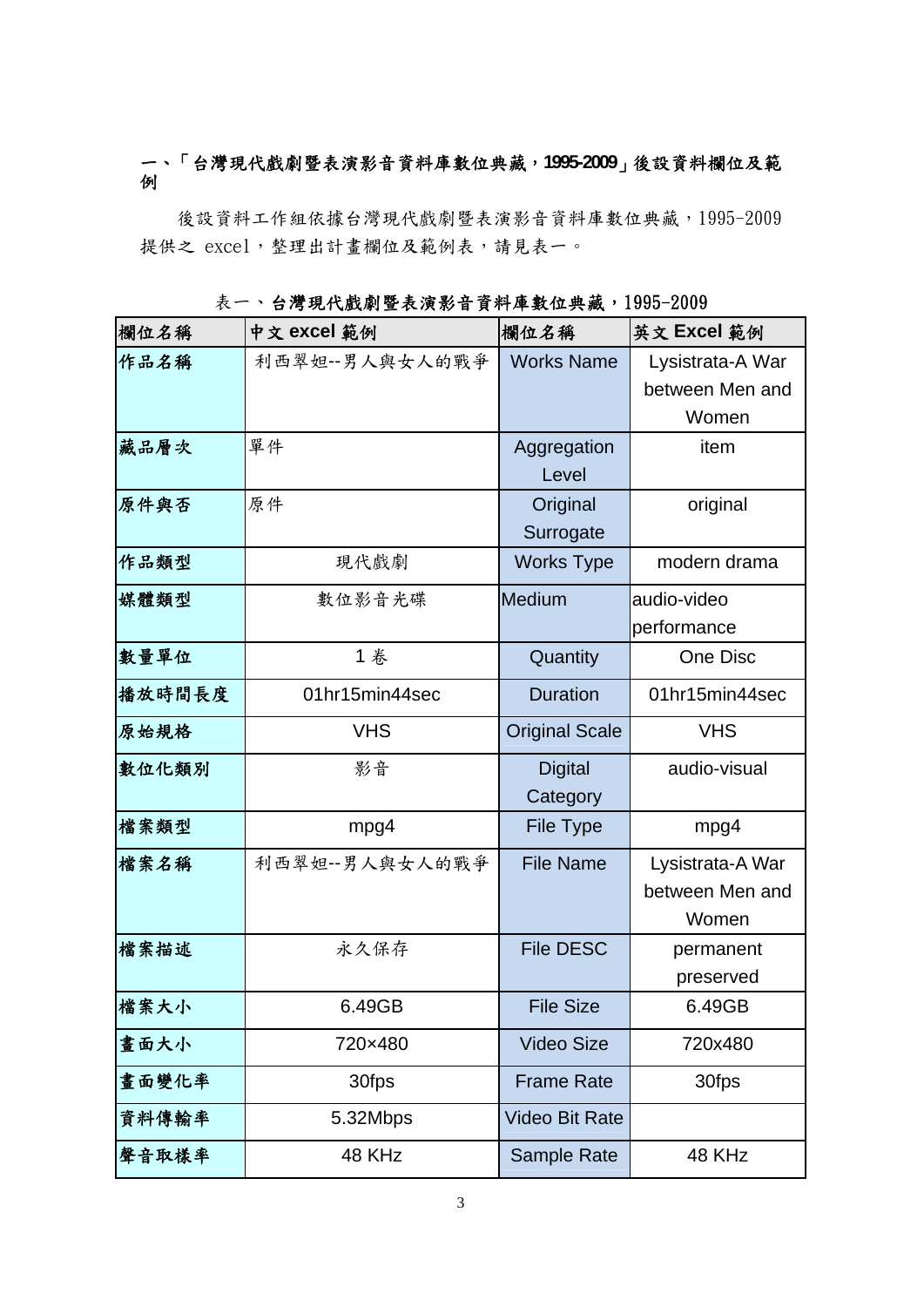| 欄位名稱    | 中文 excel 範例                    | 欄位名稱                  | 英文 Excel 範例            |
|---------|--------------------------------|-----------------------|------------------------|
| 聲音深度位元  | 1536kbps                       | <b>Audio Bit Rate</b> | 1536kbps               |
| 數       |                                |                       |                        |
| 主要題名    | 利西翠妲                           | <b>Main Title</b>     | Lysistrata-A War       |
|         |                                |                       | between Men and        |
|         |                                |                       | Women                  |
| 副題名     | 男人與女人的戰爭                       | <b>Sub Title</b>      | A War between Men      |
|         |                                |                       | and Women              |
| 翻譯名稱    | Lysistrata-A War between       | <b>Translated</b>     | Lysistrata-A War       |
|         | Men and Women                  | <b>Title</b>          | between Men and        |
|         |                                |                       | Women                  |
| 內容主題    | 現代戲劇                           | <b>Subject Matter</b> | modern drama           |
| 類型      | 演出紀錄                           | Genre                 | performance record     |
| 關鍵詞     | 現代戲劇;彭雅玲                       | Keywords              | modern drama;          |
|         |                                |                       | Peng Ya-ling           |
| 摘要/故事大綱 | 本劇改編自希臘劇作家亞里斯   Abstract/Synop |                       | Adapted from           |
|         | 多芬尼兹(Aristophanes)的同           | sis                   | Aristophanes's         |
|         | 名作品。故事以雅典和斯巴達                  |                       | comedy, Lysistrata     |
|         | 的戰爭為背景,敘述兩地男性                  |                       | by Uhan Shii           |
|         | 連年征戰,使得眾多女性成了                  |                       | <b>Theatre Group</b>   |
|         | 空閨怨婦。利西翠妲首先發                   |                       | stages a local but     |
|         | 難,她率領女性同胞發動「性                  |                       | intercultural collage  |
|         | 罷工 的 促使雙方終止戰爭。                 |                       | to address a           |
|         | 全劇由年輕演員演出,他們不                  |                       | timeless issue: sex    |
|         | 時以語言上強烈的抑揚頓挫,                  |                       | war between man        |
|         | 誇張的表情和肢體動作,來強                  |                       | and woman. A war       |
|         | 調台詞中與「性   有關的諷喻。               |                       | between Athens and     |
|         | 演出服裝、髮妝色彩艷麗,舞                  |                       | Sparta raged on and    |
|         | 台佈景和道具,也都以高彩度                  |                       | mobilized all the      |
|         | 的色塊為主,呈現五彩繽紛的                  |                       | men in ancient         |
|         | 視覺效果。                          |                       | Greece, while          |
|         |                                |                       | leaving all the        |
|         |                                |                       | women all alone        |
|         |                                |                       | deserted at home.      |
|         |                                |                       | Lysistrata rallied all |
|         |                                |                       | her sisters to         |
|         |                                |                       | engage in a sex        |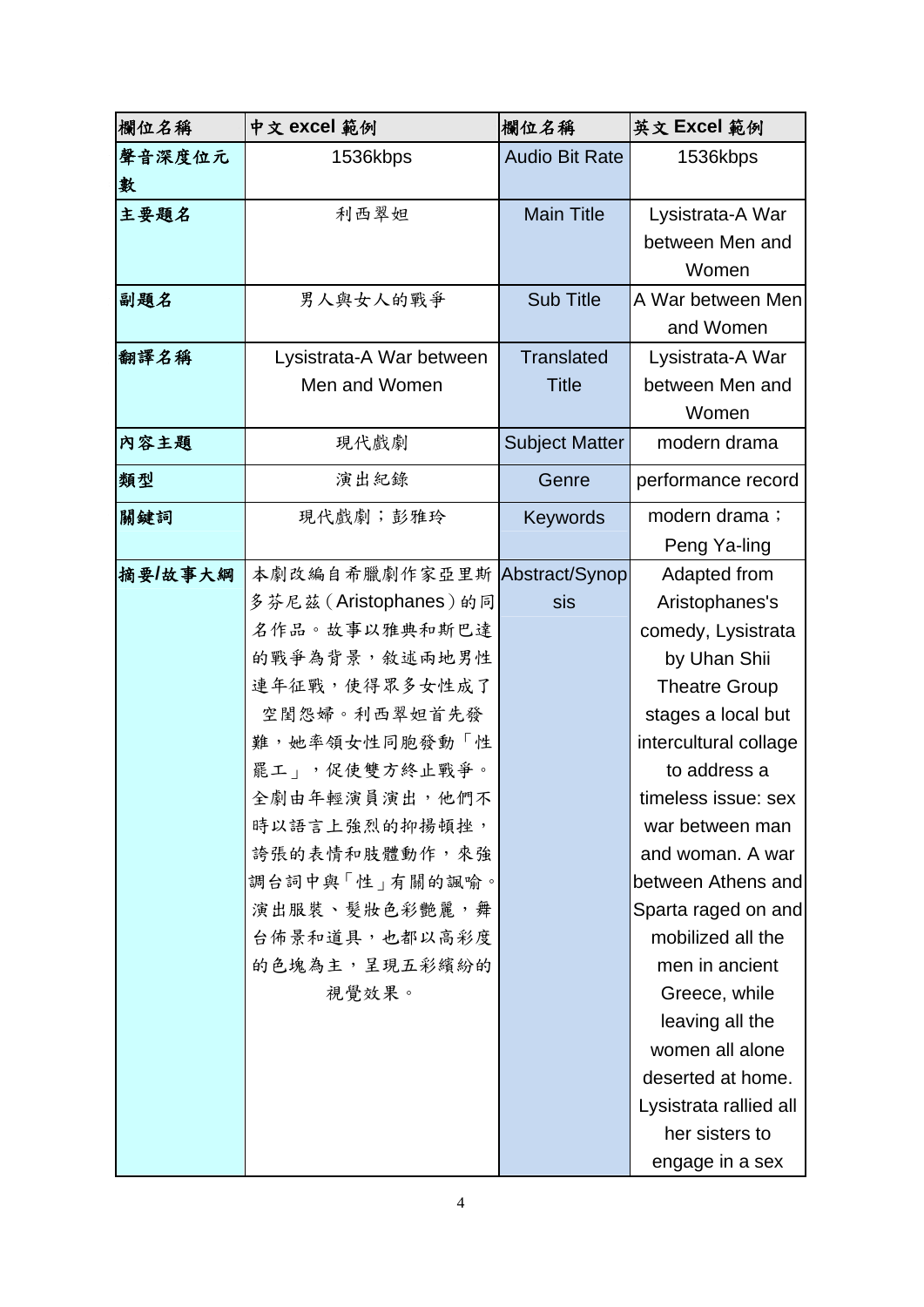| 欄位名稱    | 中文 excel 範例 | 欄位名稱                | 英文 Excel 範例             |
|---------|-------------|---------------------|-------------------------|
|         |             |                     | strike in the hope to   |
|         |             |                     | end the war between     |
|         |             |                     | Athens and Sparta.      |
|         |             |                     | However, this sex       |
|         |             |                     | strike eventually       |
|         |             |                     | evolved into a war      |
|         |             |                     | between the two         |
|         |             |                     | sexes. The play is      |
|         |             |                     | performed by young      |
|         |             |                     | actors; they, in order  |
|         |             |                     | to highlight the        |
|         |             |                     | sexual ironies, recite  |
|         |             |                     | their lines in a highly |
|         |             |                     | musical fashion,        |
|         |             |                     | deploy exaggerative     |
|         |             |                     | facial expressions      |
|         |             |                     | and bodily              |
|         |             |                     | movements. Not          |
|         |             |                     | only that,              |
|         |             |                     | flamboyant              |
|         |             |                     | costumes, wigs and      |
|         |             |                     | colorful stage design   |
|         |             |                     | and props are also      |
|         |             |                     | used for visual         |
|         |             |                     | effects.                |
| 標題字幕    | 有,中文        | <b>Inter Titles</b> | Available , Mandarin    |
| 對白/旁白字幕 | 無           | dialogNarration     | no                      |
|         |             | <b>Title</b>        |                         |
| 保存狀況    | 良好          | Conditions          | good                    |
| 收藏取得方式  | 歡喜扮戲團提供     | Acquire             | provided by Uhan        |
|         |             | Method              | Shii Theater Group      |
| 得獎記錄/獲獎 |             | prizewinningD       |                         |
| 日期      |             | ate                 |                         |
| 得獎記錄/獎項 |             | award               |                         |
| 版本      |             | Edition             |                         |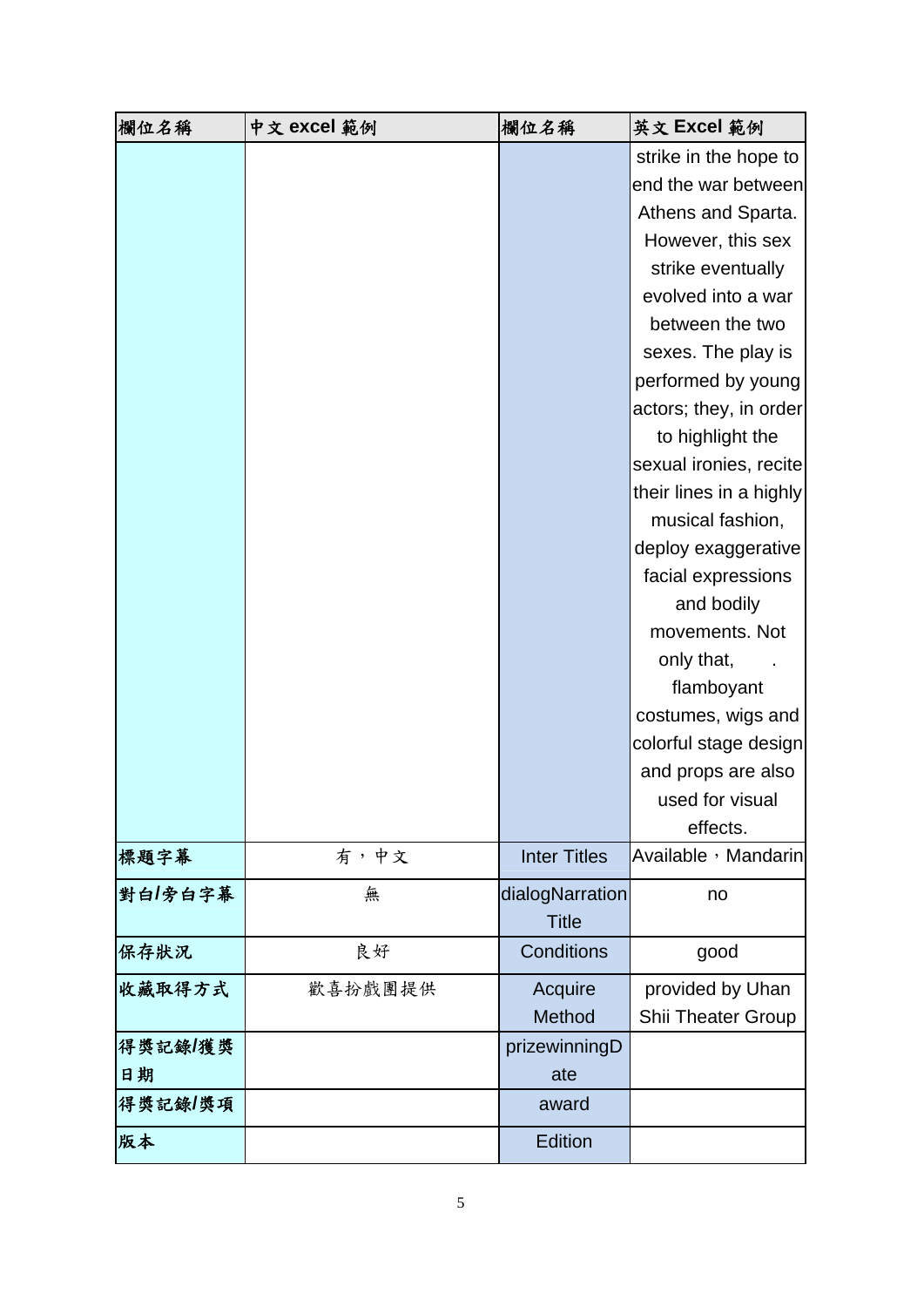| 欄位名稱      | 中文 excel 範例    | 欄位名稱                 | 英文 Excel 範例              |
|-----------|----------------|----------------------|--------------------------|
| 修復記錄      |                | <b>Restoration</b>   |                          |
|           |                | Record               |                          |
| 備註        |                | <b>Notes</b>         |                          |
| 演員姓名      | 巫祈麟、陳振宗        | Name of Actor        | Wu Qi-ling \ Chen        |
|           |                |                      | Chen-tsung               |
| 創作者/頭銜    | 編劇;導演          | <b>Creator Role</b>  | Playwright $\angle$      |
|           |                |                      | Director: Peng           |
|           |                |                      | Ya-ling                  |
| 創作者/姓名    | 編劇/導演:彭雅玲      | <b>Creator Name</b>  | Playwright/              |
|           |                |                      | Director: Peng           |
|           |                |                      | Ya-ling                  |
| 其他設計者/頭   | 舞台設計           | Contributor          | <b>Stage Design</b>      |
| 銜         |                | <b>Name</b>          |                          |
| 其他設計者/姓   | 舞台設計:張維文       | Contributor          | Stage Design:            |
| 名/單位名稱    |                | Role                 | Chang Wei-wen            |
| 作品語言      | 國語             | Language             | mandarin                 |
| 版本        | 1996年2月        | Edition <sub>2</sub> | 1996.2                   |
| 出版/出品者    | 歡喜扮戲團          | Publisher            | <b>Uhan Shii Theater</b> |
|           |                |                      | Group                    |
| 錄影單位      | 歡喜扮戲團          | <b>Distributor</b>   | <b>Uhan Shii Theater</b> |
|           |                |                      | Group                    |
| 製作者       | 歡喜扮戲團          | Production           | <b>Uhan Shii Theater</b> |
|           |                |                      | Group                    |
| 日期類型      | 首演日期           | Date Type            | date of debut            |
| 日期        | 1996年2月        | <b>Dates</b>         | 1996/2/1                 |
| 地點類型      | 首演地點           | <b>Location Type</b> | <b>Uhan Shii Theater</b> |
|           |                |                      | Group                    |
| 地點位置      | 國光劇校           | Locations            | <b>Guo Guan Theatre</b>  |
|           |                |                      | School                   |
| 檔案名稱      |                | LocalFile            |                          |
|           |                | <b>Name</b>          |                          |
| 詮釋資料識別    |                | Matadata ID          |                          |
| 碼<br>原始編號 | <b>USTG013</b> |                      |                          |
|           |                | oringinalNumb        | ustg013                  |
|           |                | er                   |                          |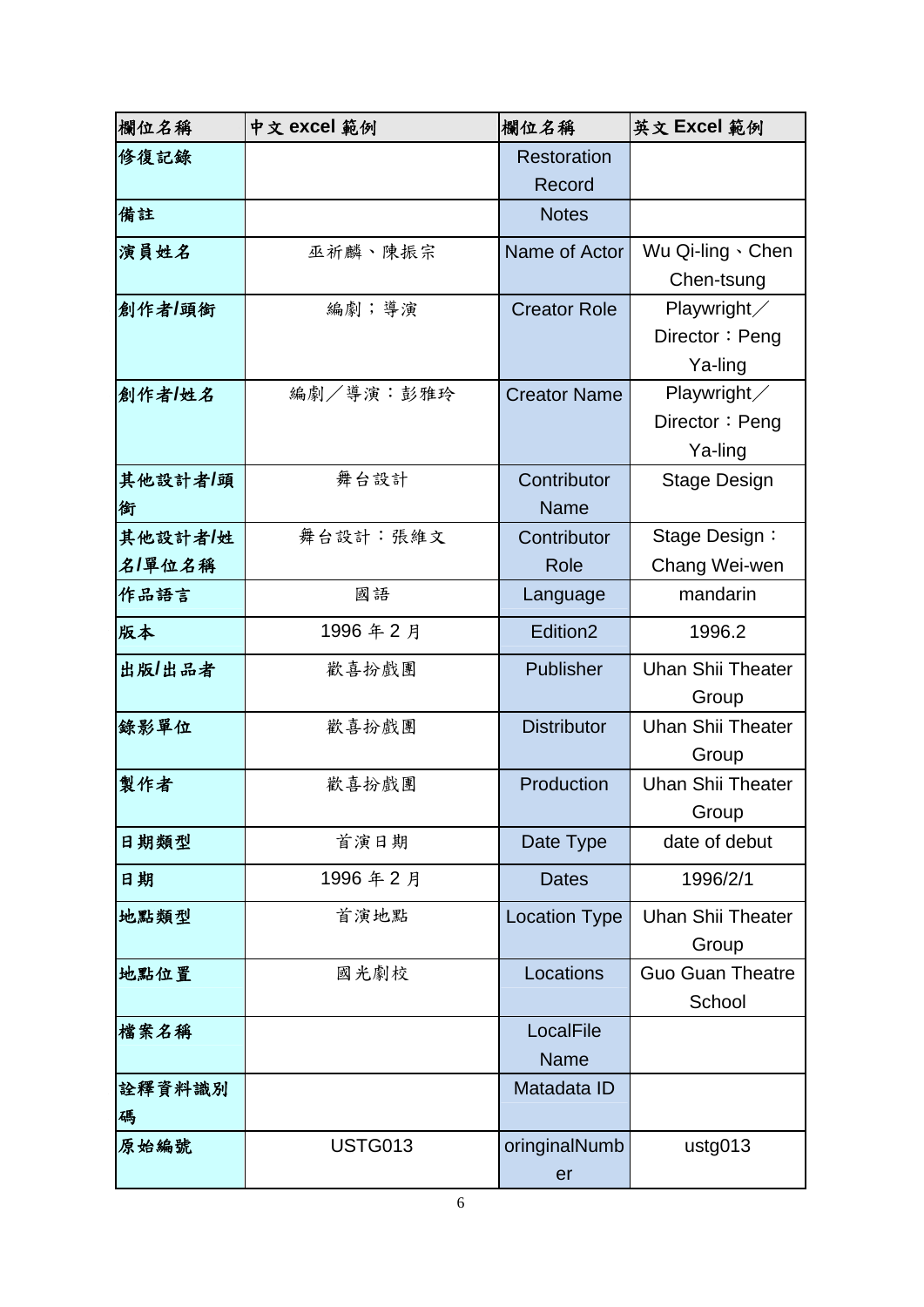| 欄位名稱   | 中文 excel 範例   | 欄位名稱                  | 英文 Excel 範例                |
|--------|---------------|-----------------------|----------------------------|
| 作品識別號  |               | systemID              |                            |
| 原件著作財產 | 歡喜扮戲團         | <b>Holder Name</b>    | <b>Uhan Shii Theater</b>   |
| 權人     |               |                       | Group                      |
| 數位檔案著作 | 臺灣現代戲劇暨表演影音資料 | <b>Digicopy</b>       | <b>Electronic Theater</b>  |
| 財產權人   | 庫             | <b>Holder Names</b>   | Intermix in Taiwan,        |
|        |               |                       | ETI-TW                     |
| 著作權授權狀 | 已授權           | <b>Rights</b>         | authorized                 |
| 態      |               | <b>Statement</b>      |                            |
| 使用限制   | 非營利、教育及研究使用   | <b>Access</b>         | noncommercial; for         |
|        |               | <b>Restriction</b>    | educational and            |
|        |               |                       | researching                |
|        |               |                       | purposes                   |
| 著作權時間  | 1996年2月       | Copyright Time        | 1996.2.                    |
| 其他說明   |               | <b>Statement</b>      |                            |
| 原件典藏單位 | 歡喜扮戲團         | OriginalProvid        | <b>Uhan Shii Theater</b>   |
|        |               | er                    | Group                      |
| 原件典藏地點 | 歡喜扮戲團         | OriginalColloca       | <b>Uhan Shii Theater</b>   |
|        |               | tion                  | Group                      |
| 原件典藏日期 | 1996年2月       | Original              | 1996.2.                    |
|        |               | <b>Collected Date</b> |                            |
| 數位檔案典藏 | 台灣現代戲劇暨表演影音資料 | digiCopyOwen          | <b>Electronic Theater</b>  |
| 單位     | 庫             | ers                   | Intermix in Taiwan,        |
|        |               |                       | ETI-TW                     |
| 數位檔案典藏 | 國立中央大學戲劇暨表演研究 | Digicopy              | Research Center for        |
| 地點     | 室             | Collocations          | Theatre and                |
|        |               |                       | Performance                |
|        |               |                       | Studies, National          |
|        |               |                       | <b>Central University</b>  |
| 數位檔案典藏 | 2007年7月10日    | <b>Digicopy</b>       | 2007.7.10                  |
| 日期     |               | <b>Collected Date</b> |                            |
| 詮釋資料數位 | 國立中央大學戲劇暨表演研究 | <b>Digital Files</b>  | <b>Research Center for</b> |
| 檔案存放位置 | 室             | Collocation           | Theatre and                |
|        |               |                       | Performance                |
|        |               |                       | Studies, National          |
|        |               |                       | <b>Central University</b>  |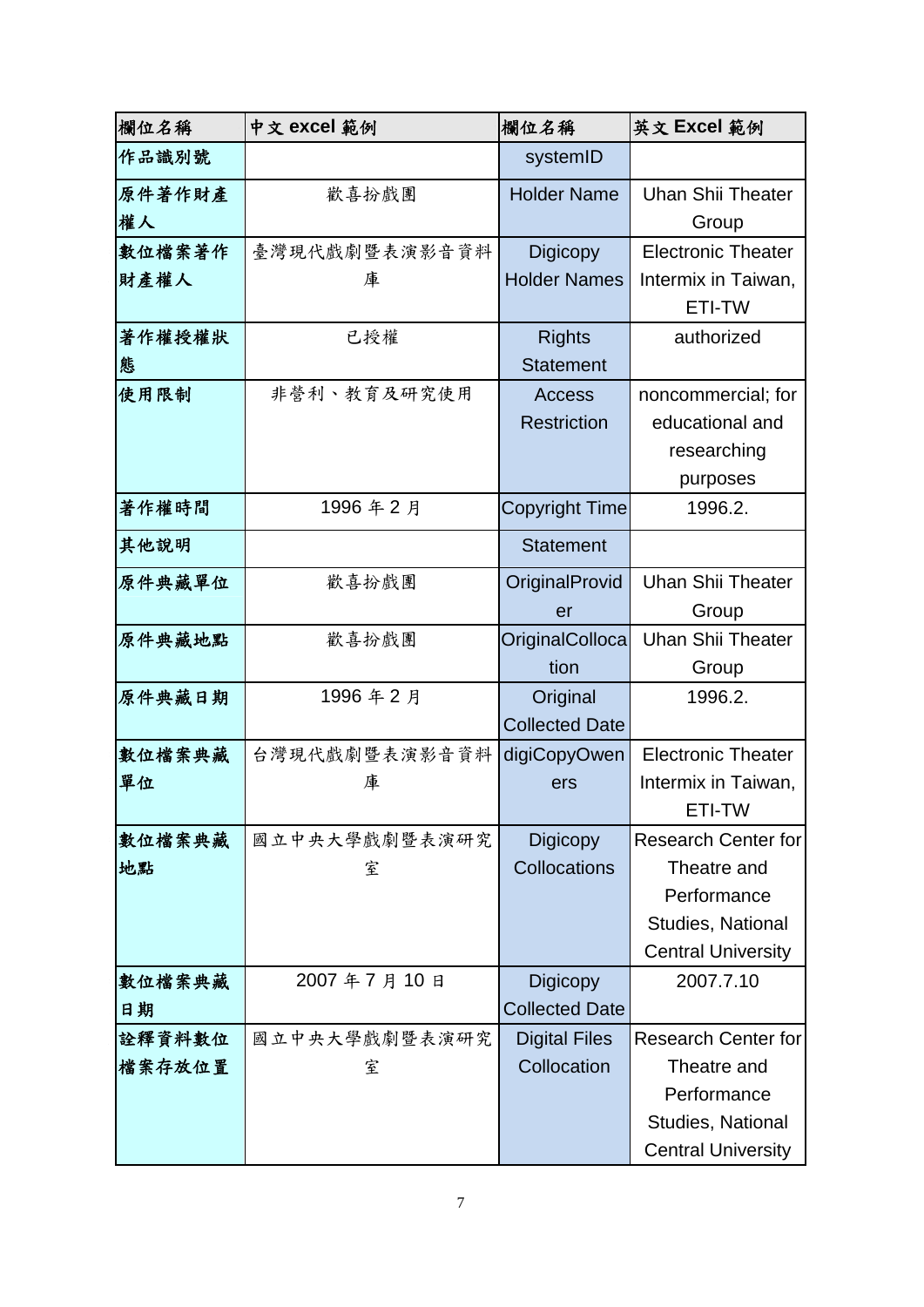| 欄位名稱    | 中文 excel 範例   | 欄位名稱                 | 英文 Excel 範例               |
|---------|---------------|----------------------|---------------------------|
| 詮釋資料數位  | 2007年7月10日    | <b>Digital File</b>  | 2007.7.10                 |
| 化日期     |               | <b>Created Date</b>  |                           |
| 詮釋資料建置/ | 台灣現代戲劇暨表演影音資料 | Matadata             | <b>Electronic Theater</b> |
| 著錄單位    | 庫             | Creator              | Intermix in Taiwan,       |
|         |               |                      | ETI-TW                    |
| 著錄日期    | 2007年7月10日    | Matadata             | 2007.7.10                 |
|         |               | <b>Creation Date</b> |                           |
| 著錄者     | 台灣現代戲劇暨表演影音資料 | Matadata             | <b>Electronic Theater</b> |
|         | 庫             | Creation             | Intermix in Taiwan,       |
|         |               | Personnel            | ETI-TW                    |
| 修改日期    | 2011年10月30日   | Matadata             | no                        |
|         |               | <b>Modified Date</b> |                           |
| 修改者     | 無             | Matadata             | no                        |
|         |               | <b>Modified</b>      |                           |
|         |               | Personnel            |                           |
| 說明      | 無             | <b>Statement</b>     | no                        |
| 附件      |               | <b>Notes</b>         |                           |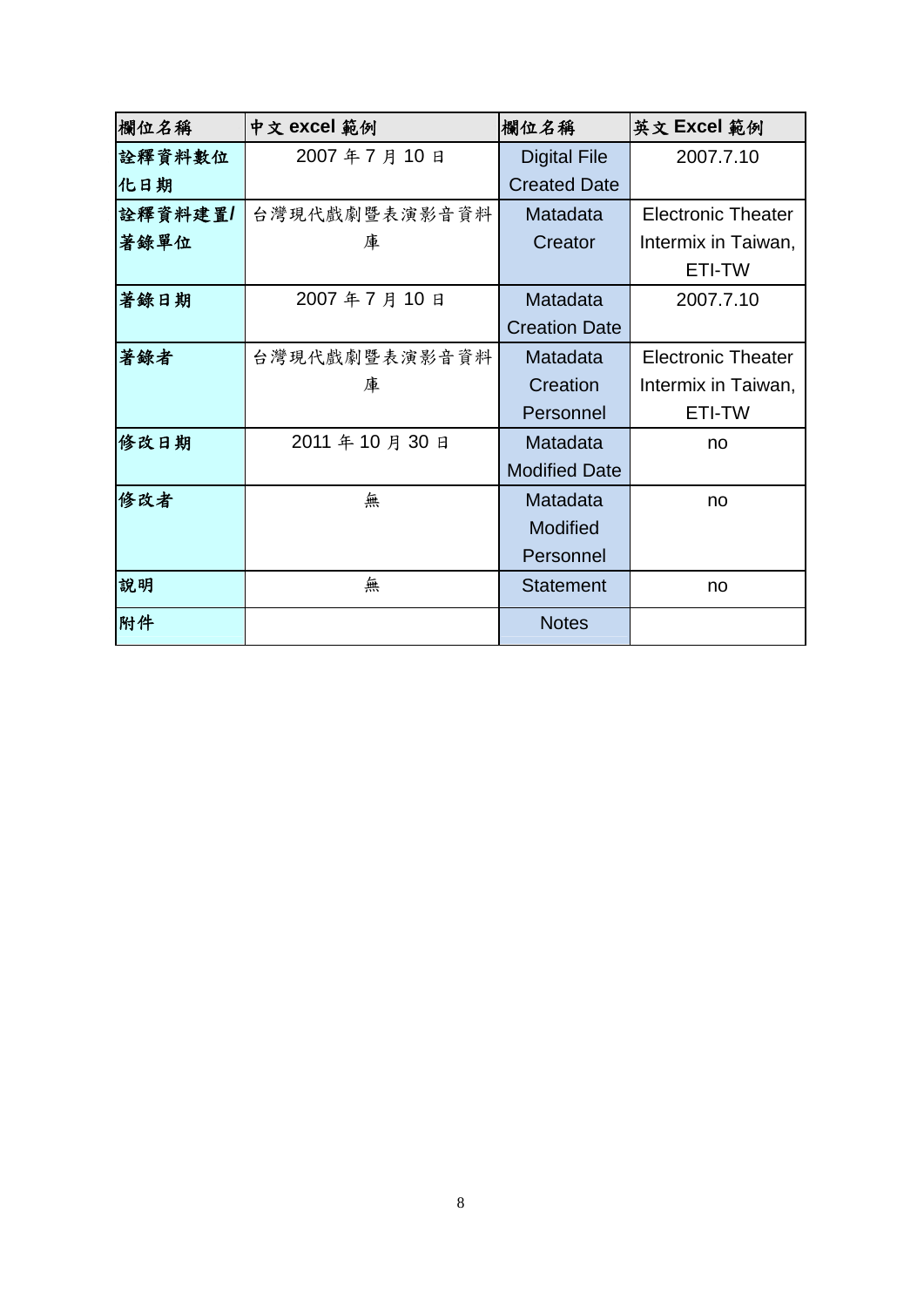#### 二、匯出聯合目錄對照

此匯出聯合目錄對照表供系統開發人員在開發 XML 資料匯入匯出功能時參 考。DC 欄位標示灰底者為轉出之必填欄位(資料識別、題名、主題與關鍵字、 出版者、格式、管理權),以確保轉出目錄之品質。此外,因聯合目錄依採用 Simple DC,故對照時不匯入修飾詞,僅匯入至該元素。若匯入時有多對一欄位時,則以 斷行方式區隔。本對照係依據"One-to-One Principle"為原則,以「影片原件」 描述主體,其對照表請見表二。

DC 自灣現代戲劇 暨表演影音資 料庫數位典 藏,1995-2009 系統轉出資料規 轉出欄位範例一 範 標題 Title 作品名稱 請一起轉出欄位 名稱,以「作品 名稱:XXX」呈 現。 作品名稱:利西翠妲--男人與 女人的戰爭 翻譯名稱:Lysistrata-A War between Men and Women 翻譯名稱 |請一起轉出欄位 名稱,以「翻譯 名稱:XXXX」呈 現。 創作者 Creator 創作者/姓名 請直接轉出資料 值。 編劇/導演:彭雅玲 主題 Subject | 關鍵詞 | 請一起轉出欄位 名稱,以「關鍵 詞:XXXX、XXX」 呈現,兩個資料 值中請以頓號隔 開。 關鍵詞:現代戲劇、彭雅玲

表二、聯合目錄對照表-轉出欄位範例(中文後設資料範例)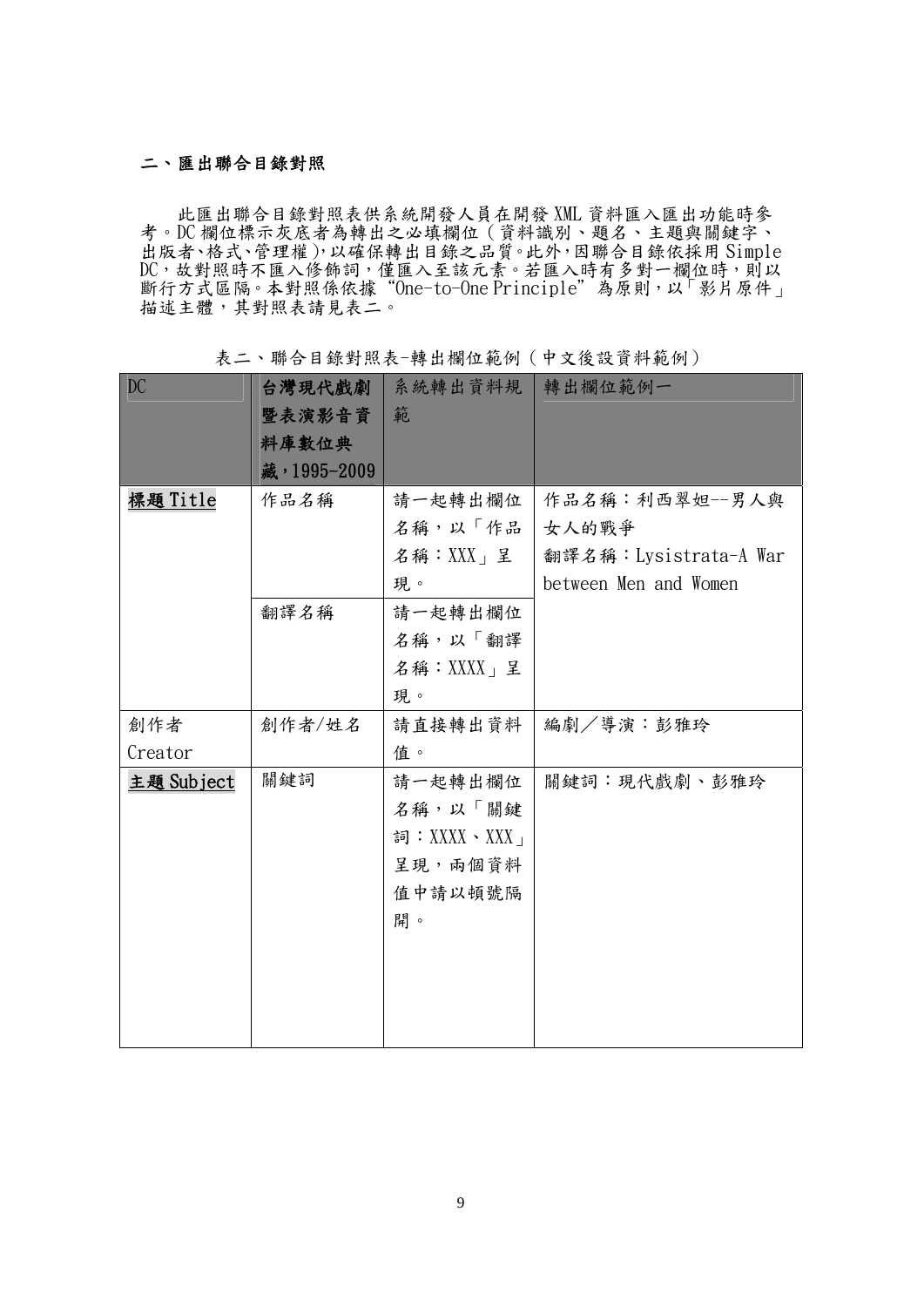| <b>DC</b>   | 台灣現代戲劇      | 系統轉出資料規         | 轉出欄位範例一            |
|-------------|-------------|-----------------|--------------------|
|             | 暨表演影音資      | 範               |                    |
|             | 料庫數位典       |                 |                    |
|             | 藏,1995-2009 |                 |                    |
| 描述          | 摘要/故事大      | 請一起轉出欄位         | 摘要/故事大綱:本劇改編自希     |
| Description | 綱           | 名稱,以「摘要/        | 臘劇作家亞里斯多芬尼茲        |
|             |             | 故事大綱: XXXX      | (Aristophanes)的同名作 |
|             |             | 呈現。             | 品。故事以雅典和斯巴達的戰      |
|             |             |                 | 爭為背景,敘述兩地男性連年      |
|             |             |                 | 征戰,使得眾多女性成了空閨      |
|             | 地點類型        | 請合併欄位轉          | 怨婦。利西翠妲首先發難,她      |
|             |             | 出,以「地點類         | 率領女性同胞發動「性罷工」,     |
|             | 地點位置        | 型:地點位置」         | 促使雙方終止戰爭。全劇由年      |
|             |             | 呈現。             | 輕演員演出,他們不時以語言      |
|             |             |                 | 上強烈的抑揚頓挫,誇張的表      |
|             |             |                 | 情和肢體動作,來強調台詞中      |
|             |             |                 | 與「性」有關的諷喻。演出服      |
|             |             |                 | 裝、髮妝色彩艷麗,舞台佈景      |
|             |             |                 | 和道具,也都以高彩度的色塊      |
|             |             |                 | 為主,呈現五彩繽紛的視覺效      |
|             |             |                 | 果。                 |
|             |             |                 | 首演地點:國光劇校          |
| 出版者         | 出版/出品者      | 請一起轉出欄位         | 出版/出品者:歡喜扮戲團       |
| Publisher   |             | 名稱,以「出版/        |                    |
|             |             | 出品者:XXXX」       |                    |
|             |             | 呈現。             |                    |
| 貢獻者         | 演員姓名        | 請一起轉出欄位         | 演員姓名:巫祈麟、陳振宗       |
| Contributor |             | 名稱,以「演員         | 舞台設計:張維文           |
|             |             | 姓名:XXXX」呈       | 錄影單位:歡喜扮戲團         |
|             |             | 現。              | 製作單位:歡喜扮戲團         |
|             | 其他設計者/      | 請直接轉出資料         |                    |
|             | 姓名/單位名      | 值,當有多個          |                    |
|             | 稱           | 時,以頓號隔          |                    |
|             |             | 開。              |                    |
|             | 錄影單位        | 請一起轉出欄位         |                    |
|             |             | 名稱,以「錄影         |                    |
|             |             | 單位: $XXX_{1}$ 呈 |                    |
|             |             | 現。              |                    |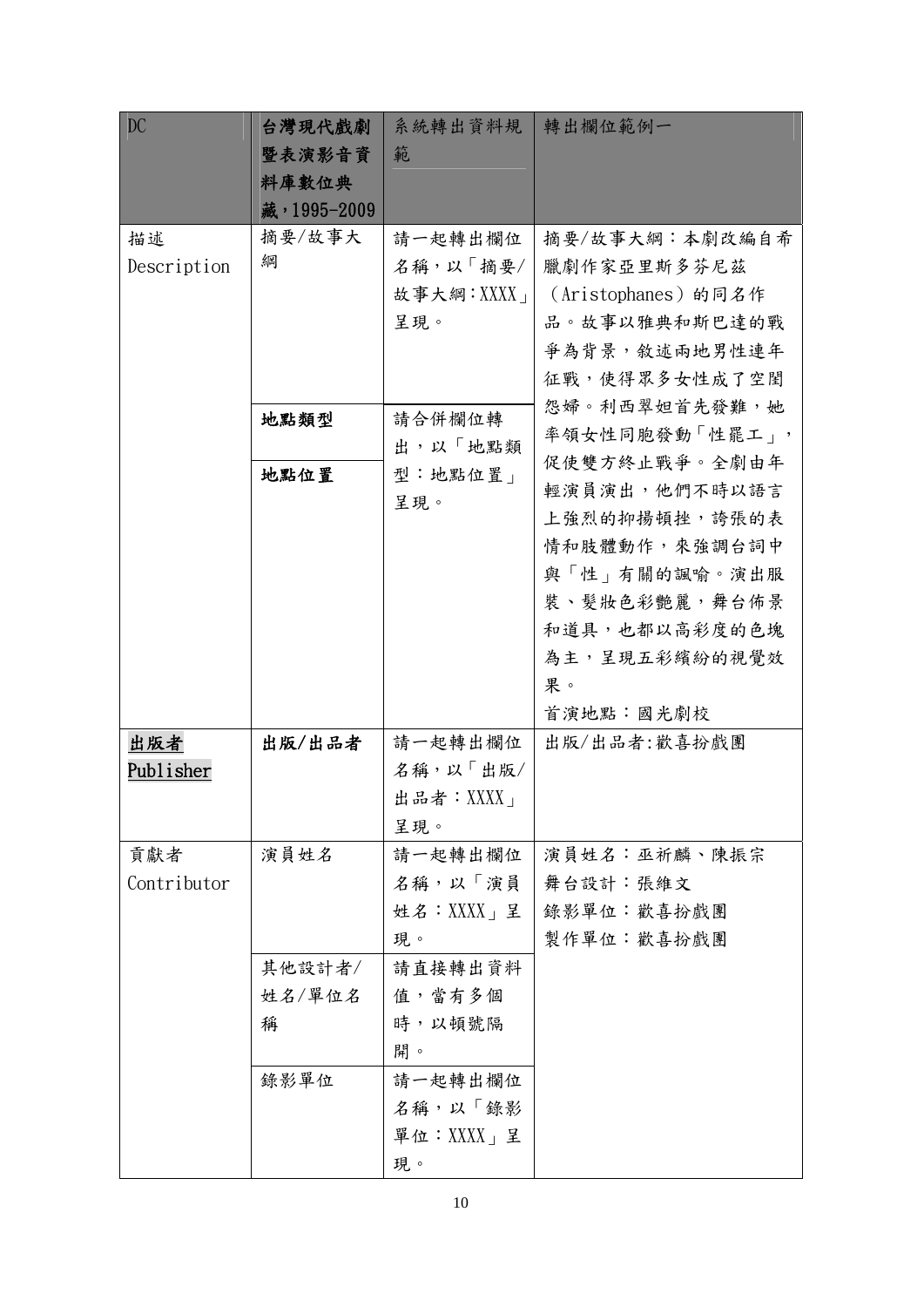| DC                | 台灣現代戲劇       | 系統轉出資料規            | 轉出欄位範例一                |
|-------------------|--------------|--------------------|------------------------|
|                   | 暨表演影音資       | 範                  |                        |
|                   | 料庫數位典        |                    |                        |
|                   | 藏, 1995-2009 |                    |                        |
|                   | 製作單位         | 請一起轉出欄位            |                        |
|                   |              | 名稱,以「製作            |                        |
|                   |              | 單位: $XXX_{1}$ 呈    |                        |
|                   |              | 現。                 |                        |
| 日期 Date           | 日期類型         | 請合併欄位轉             | 首演日期:1996年2月           |
|                   |              | 出,以「日期類            |                        |
|                   | 日期           | 型:日期   呈現。         |                        |
|                   |              |                    |                        |
| 型式 Type           | 類型           | 請一起轉出欄位            | 類型:演出紀錄                |
|                   |              | 名稱,以「類型:   型式:動態影像 |                        |
|                   |              | $XXX_J$ 呈現。        |                        |
|                   | 型式           | 本計畫資料類型            |                        |
|                   |              | 為影片,請以預            |                        |
|                   |              | 設「型式:動態            |                        |
|                   |              | 影像」轉出;。            |                        |
| 格式 Format         | 原始規格         | 請一起轉出欄位            | 原始規格:VHS               |
|                   |              | 名稱,以「原始            | 數量:1卷                  |
|                   |              | 規格:XXXX」呈          | 播放時間長度: 01hr15min44sec |
|                   |              | 現。                 |                        |
|                   | 數量           | 請一起轉出欄位            |                        |
|                   |              | 名稱,以「數量:           |                        |
|                   |              | $XXX + 1 4 4$ 。    |                        |
|                   | 播放時間長度       | 請一起轉出欄位            |                        |
|                   |              | 名稱,以「播放            |                        |
|                   |              | 時間長度: XXXX」        |                        |
|                   |              | 呈現。                |                        |
| 識別碼               | 原始編號         | 請一起轉出欄位            | 原始編號:USTG013           |
| <u>Identifier</u> |              | 名稱,以「原始            |                        |
|                   |              | 編號: $XXX_+$ 呈      |                        |
|                   |              | 現。                 |                        |
| 來源 Source         |              |                    |                        |
| 語言 Language       | 作品語文         | 請直接轉出資料            | 國語                     |
|                   |              | 值。                 |                        |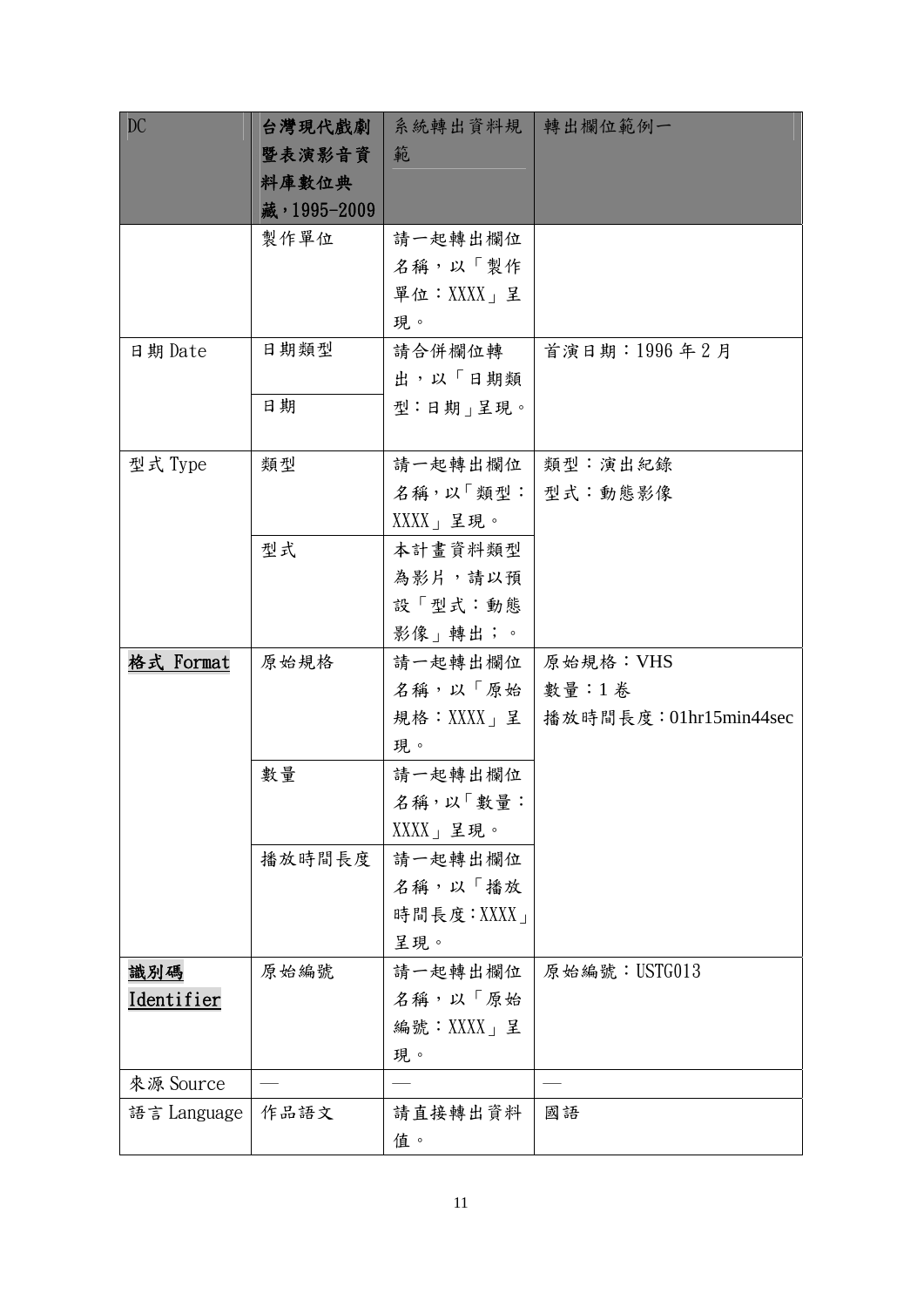| DC          | 台灣現代戲劇       | 系統轉出資料規      | 轉出欄位範例一       |
|-------------|--------------|--------------|---------------|
|             | 暨表演影音資       | 範            |               |
|             | 料庫數位典        |              |               |
|             | 藏, 1995-2009 |              |               |
| 關聯 Relation |              |              |               |
| 涵蓋範圍        |              |              |               |
| Coverage    |              |              |               |
| 權利 Rights   | 原件著作財產       | 請一起轉出欄位      | 原件著作財產權人:歡喜扮戲 |
|             | 權人           | 名稱,以「原件      | 團             |
|             |              | 著作財產權人:      | 數位檔案著作財產權人:臺灣 |
|             |              | $XXX + $ 星現。 | 現代戲劇暨表演影音資料庫  |
|             |              |              | 使用限制:非營利、教育及研 |
|             |              |              | 究使用           |
|             | 數位檔案著作       | 請一起轉出欄位      |               |
|             | 財產權人         | 名稱,以「數位      |               |
|             |              | 檔案著作財產權      |               |
|             |              | 人:XXXX」呈現。   |               |
|             | 使用限制         | 請一起轉出欄位      |               |
|             |              | 名稱,以「使用      |               |
|             |              | 限制:XXXX」呈    |               |
|             |              | 現。           |               |

(註 1:「台灣現代戲劇暨表演影音資料庫數位典藏,1995-2009」應提供每筆後 設資料「連結到原始資料網站」的 URL,若原始欄位「連結網址」連線正常時, 可以用此欄位的 URL 匯入,但若此欄位之 URL 無法連線,計畫應另提供 URL) (註 2:「台灣現代戲劇暨表演影音資料庫數位典藏,1995-2009」應提供每筆後 設資料之圖檔的 URL,若無法提供每個圖檔的 URL 以供聯合目錄連結,可將圖檔 連同 xml 方式匯入至聯合目錄)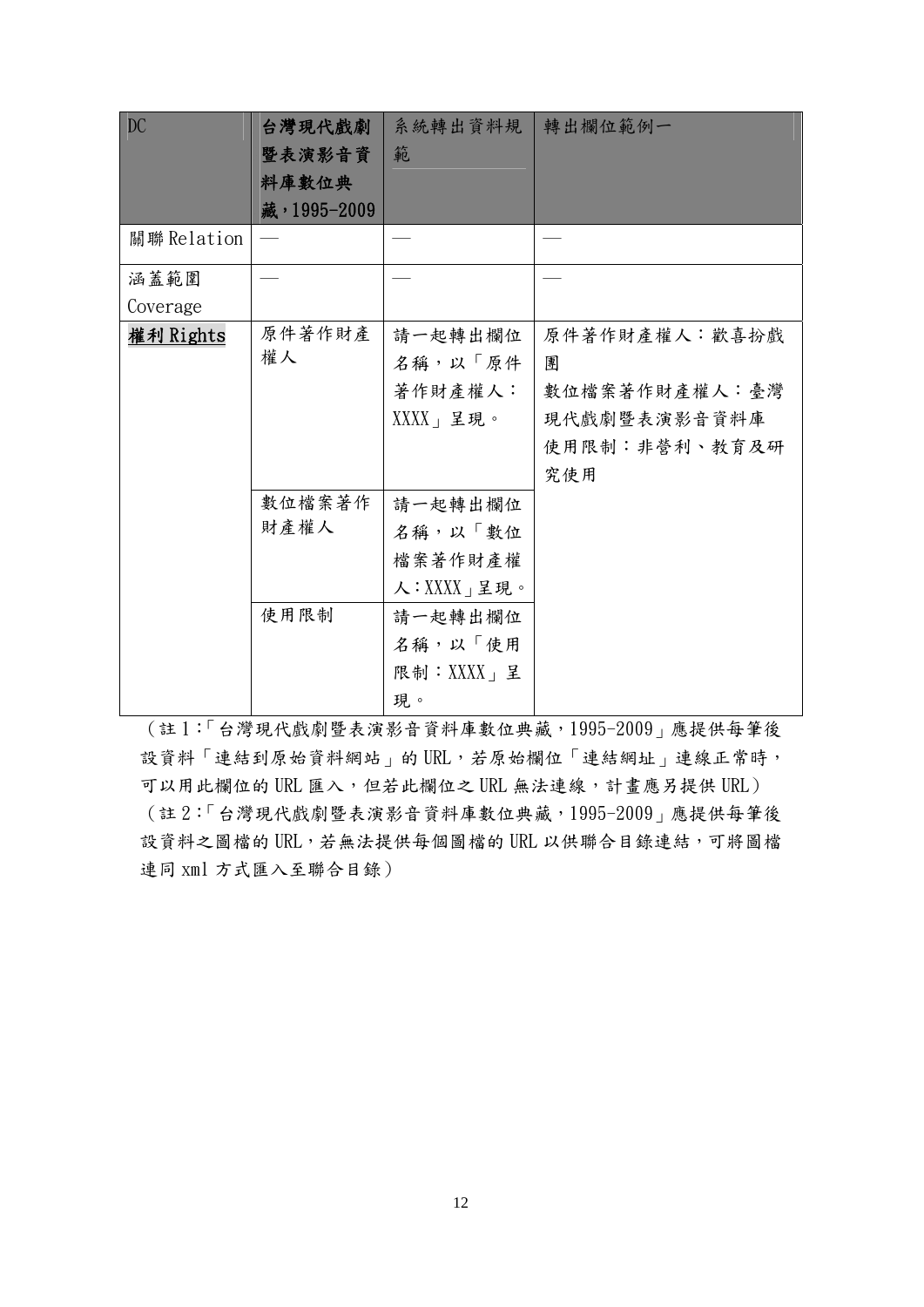#### 三、匯出聯合目錄網頁樣式

下列為資料對照至聯合目錄後,聯合目錄檢索結果之顯示版面。若無資料匯 入的欄位,聯合目錄則不會顯示,請見表三。

| 作品名稱:利西翠妲--男人與女人的戰爭                         |                 |
|---------------------------------------------|-----------------|
| 翻譯名稱:Lysistrata-A War between Men and Women |                 |
|                                             |                 |
| 後設資料                                        | 網站連結            |
| 資料識別:                                       | 連結到原始資料(您即將開啟新視 |
| 原始編號:USTG013                                | 窗離開本站)          |
| 資料類型:                                       |                 |
| 類型:演出紀錄                                     | 引用這筆典藏          |
| 型式:動態影像                                     | 引用資訊            |
| 主題與關鍵字:                                     |                 |
| 關鍵詞:現代戲劇、彭雅玲                                |                 |
| 創作者:                                        | 引用連結            |
| 編劇/導演:彭雅玲                                   |                 |
| 描述:                                         |                 |
| 摘要/故事大綱:本劇改編自希臘劇作家亞里                        |                 |
| 斯多芬尼茲(Aristophanes)的同名作品。                   |                 |
| 故事以雅典和斯巴達的戰爭為背景,敘述兩                         |                 |
| 地男性連年征戰,使得眾多女性成了空閨怨                         |                 |
| 婦。利西翠妲首先發難,她率領女性同胞發                         |                 |
| 動「性罷工」,促使雙方終止戰爭。全劇由                         |                 |
| 年輕演員演出,他們不時以語言上強烈的抑                         |                 |
| 揚頓挫,誇張的表情和肢體動作,來強調台                         |                 |
| 詞中與「性」有關的諷喻。演出服裝、髮妝                         |                 |
| 色彩艷麗,舞台佈景和道具,也都以高彩度                         |                 |
| 的色塊為主,呈現五彩繽紛的視覺效果。                          |                 |
| 首演地點:國光劇校                                   |                 |
| 出版者:                                        |                 |
| 出版/出品者:歡喜扮戲團                                |                 |
| 貢獻者:                                        |                 |
| 演員姓名:巫祈麟、陳振宗                                |                 |
| 舞台設計:張維文                                    |                 |

表三、聯合目錄網頁範例一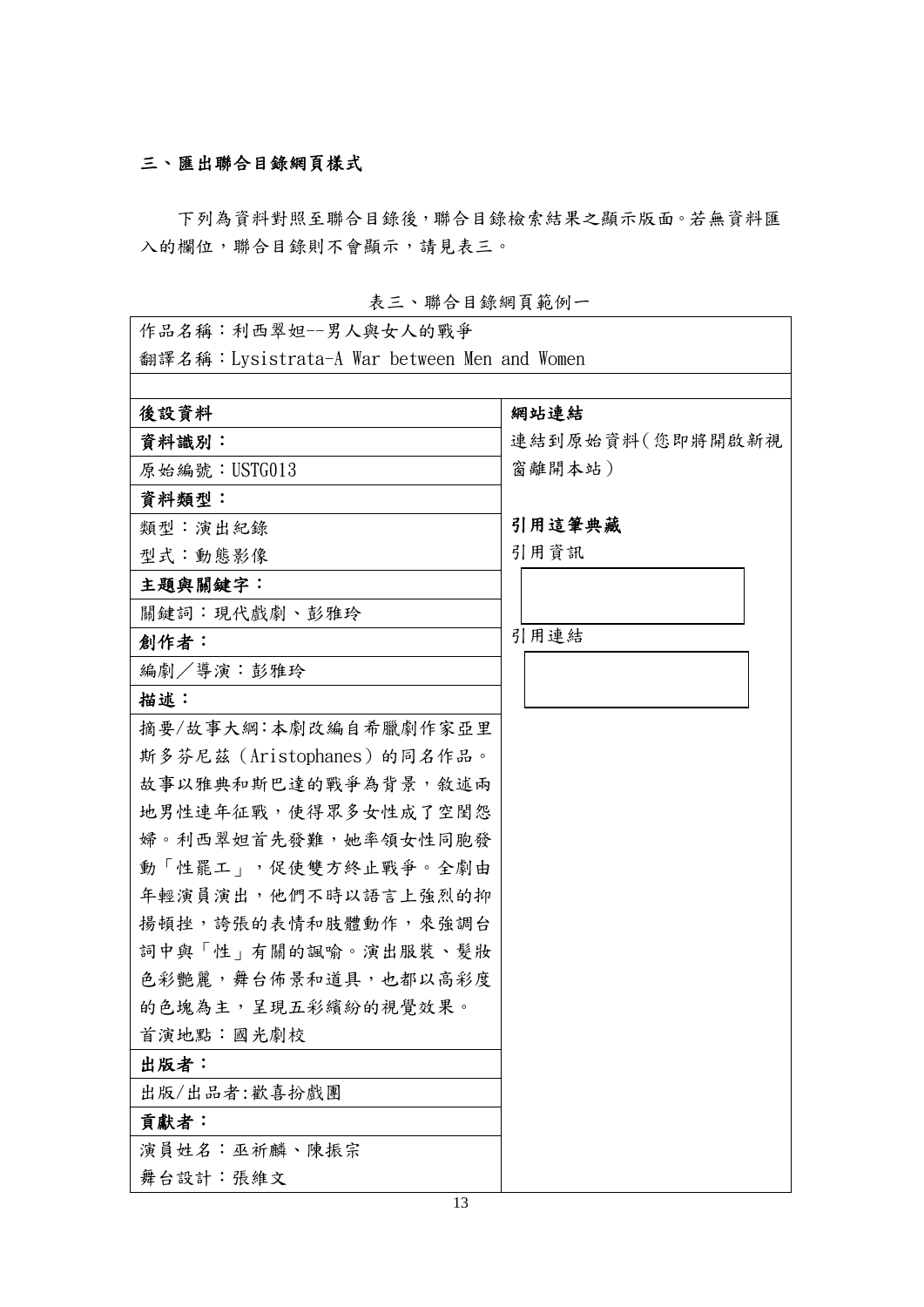| 錄影單位:歡喜扮戲團             |  |
|------------------------|--|
| 製作單位:歡喜扮戲團             |  |
| 日期:                    |  |
| 首演日期: 1996年2月          |  |
| 語言:                    |  |
| 國語                     |  |
| 格式:                    |  |
| 原始規格:VHS               |  |
| 數量:1卷                  |  |
| 播放時間長度: 01hr15min44sec |  |
| 管理權:                   |  |
| 原件著作財產權人:歡喜扮戲團         |  |
| 數位檔案著作財產權人:臺灣現代戲劇暨表    |  |
| 演影音資料庫                 |  |
| 使用限制:非營利、教育及研究使用       |  |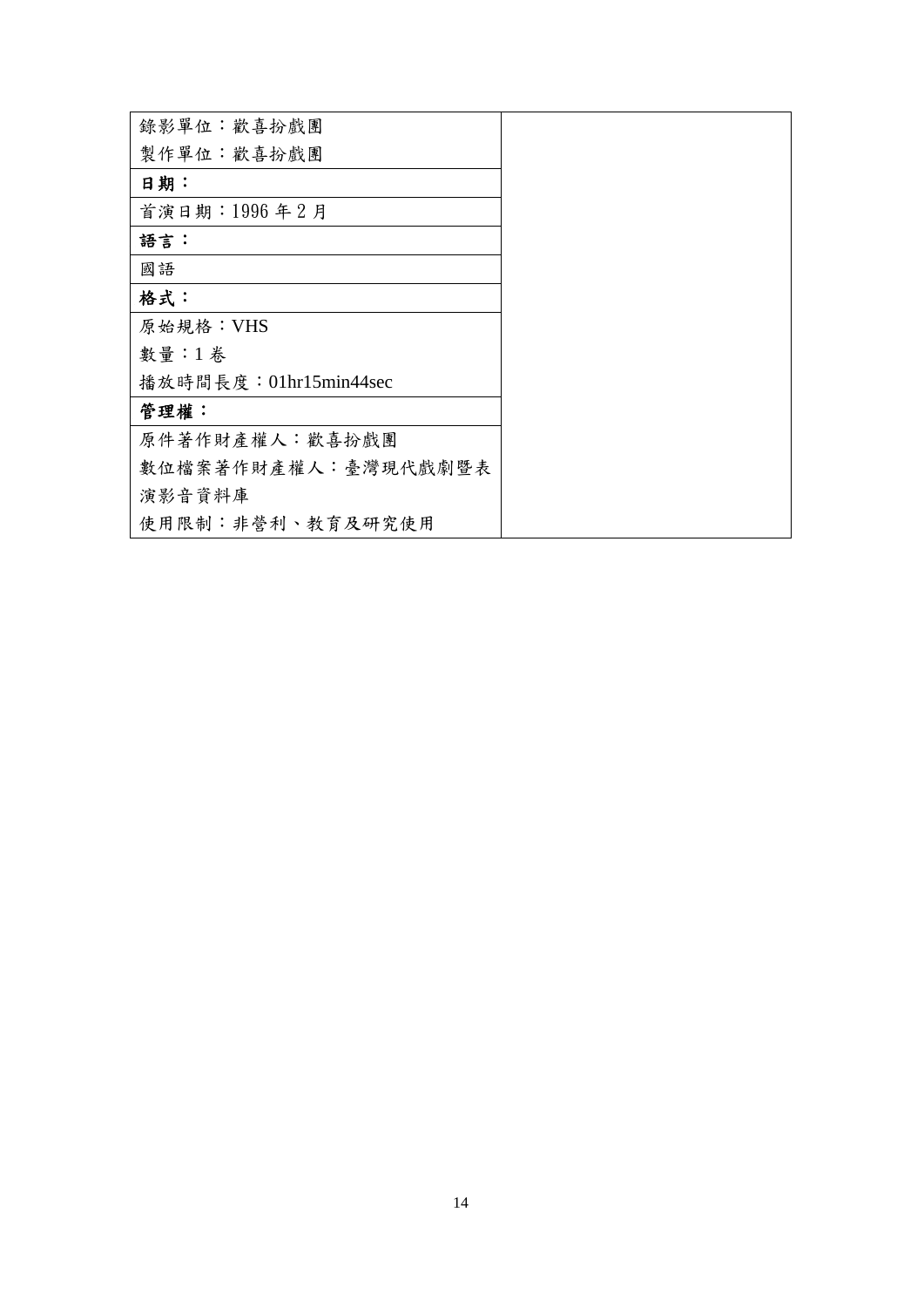#### 四、**Dublin Core** 對照

DC 是由 The Dublin Core Metadata Initiative(DCMI)所研發,為一組具簡 單性、普遍性、延展性、國際性的後設資料元素,用以描述廣泛的網路資源,作 為跨學科領域資源分享的交換格式。透過 DC 對照,不同典藏機構可以達到彼此 交換、共享典藏品資訊之目標。由於 DC 僅 15 個欄位,可能會有部分欄位無法對 照至 DC,因此為空白。本對照表主要依據 2008 年發佈的 Dublin Core Metadata Element Set, Version 1.1,並依據"One-to-One Principle"為原則,以「原 件」為描述主體。。本計畫後設資料與 Dublin Core 的對照詳見表四。

| 欄位名稱   | <b>Dublin Core</b> |
|--------|--------------------|
| 作品名稱   | <b>Title</b>       |
| 藏品層次   |                    |
| 原件與否   |                    |
| 作品類型   |                    |
| 媒體類型   |                    |
| 數量單位   | Format             |
| 播放時間長度 | Format             |
| 原始規格   | Format             |
| 數位化類別  |                    |
| 檔案類型   |                    |
| 檔案名稱   |                    |
| 檔案描述   |                    |
| 檔案大小   |                    |
| 畫面大小   |                    |
| 畫面變化率  |                    |
| 資料傳輸率  |                    |
| 聲音取樣率  |                    |
| 聲音深度位元 |                    |
| 數      |                    |
| 主要題名   |                    |

表四、Dublin Core 對照表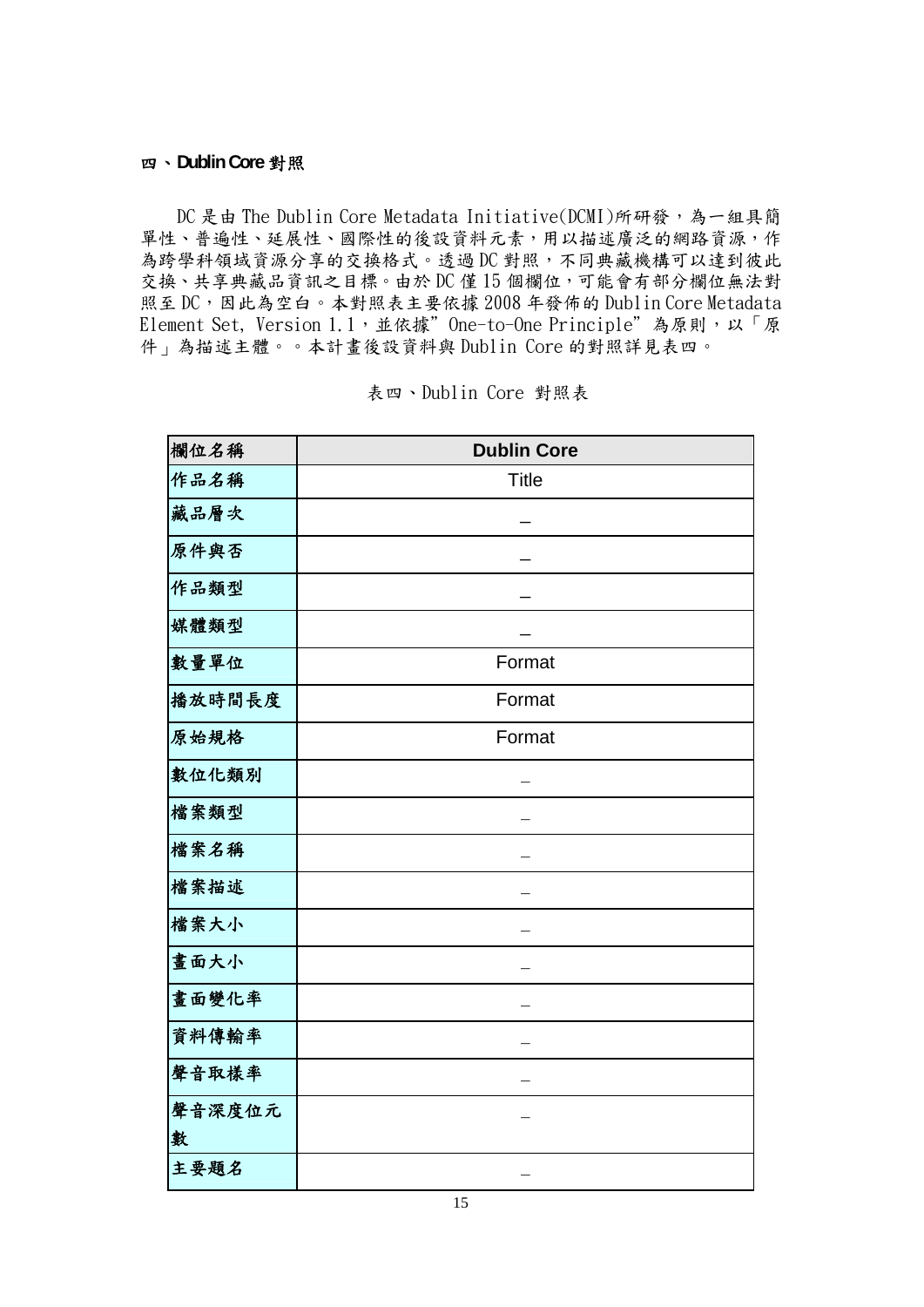| 欄位名稱           | <b>Dublin Core</b> |
|----------------|--------------------|
| 副題名            |                    |
| 翻譯名稱           | <b>Title</b>       |
| 内容主題           |                    |
| 類型             | <b>Type</b>        |
| 關鍵詞            | Subject            |
| 摘要/故事大綱        | Description        |
| 標題字幕           |                    |
| 對白/旁白字幕        |                    |
| 保存狀況           |                    |
| 收藏取得方式         |                    |
| 得獎記錄/獲獎        |                    |
| 日期             |                    |
| 得獎記錄/獎項        |                    |
| 版本             |                    |
| 修復記錄           |                    |
| 備註             |                    |
| 演員姓名           | Contributor        |
| 創作者/頭銜         |                    |
| 創作者/姓名         | Creator            |
| 其他設計者/頭        |                    |
| 銜              |                    |
| 其他設計者/姓        | Contributor        |
| 名/單位名稱<br>作品語言 | Language           |
| 版本             |                    |
|                |                    |
| 出版/出品者         | Publisher          |
| 錄影單位           | Contributor        |
| 製作者            | Contributor        |
| 日期類型           | Date               |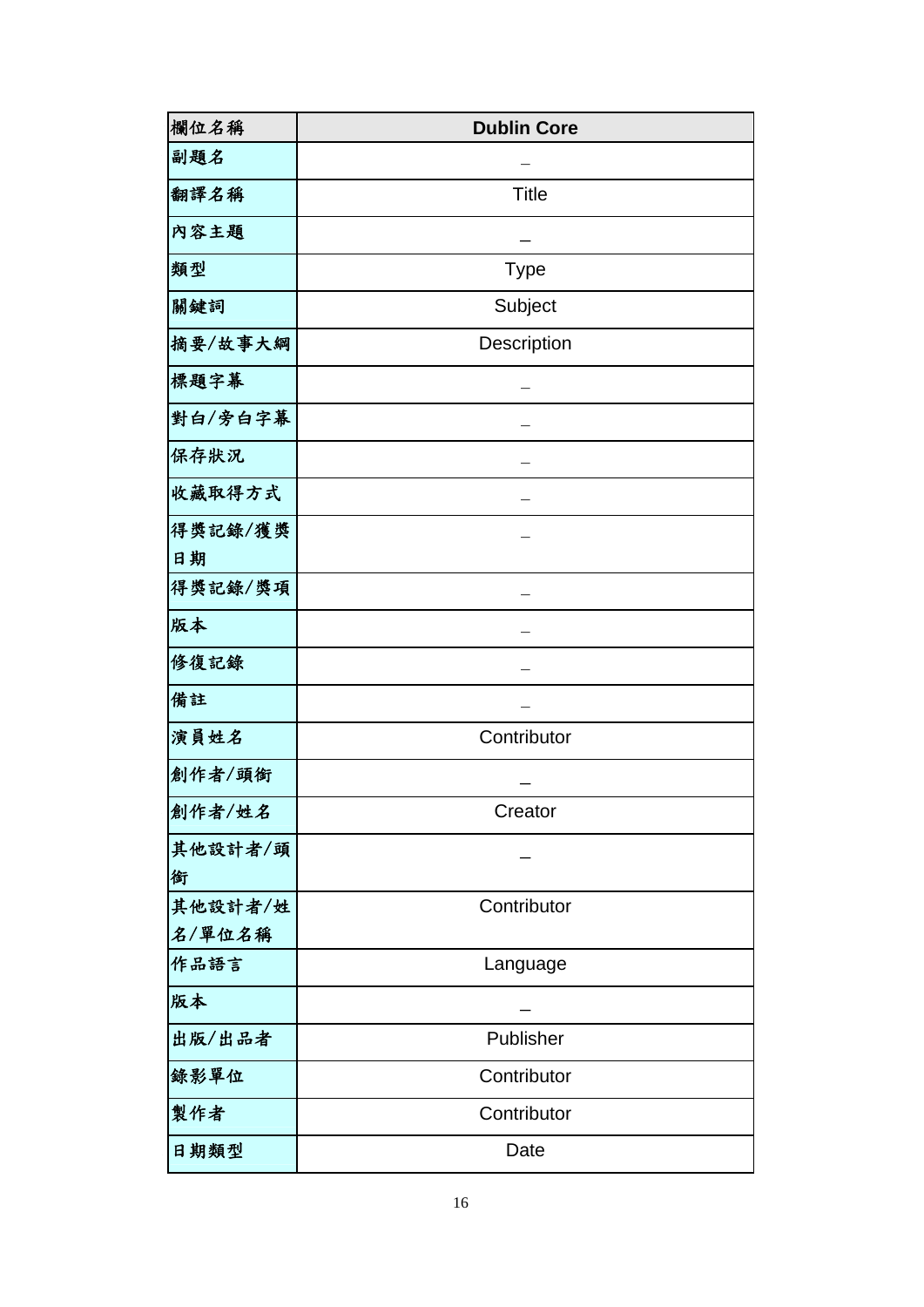| 欄位名稱             | <b>Dublin Core</b> |
|------------------|--------------------|
| 日期               | Date               |
| 地點類型             | Description        |
| 地點位置             | Description        |
| 檔案名稱             |                    |
| 詮釋資料識別           |                    |
| 碼                |                    |
| 原始編號             | Identifier         |
| 作品識別號            |                    |
| 原件著作財產           | <b>Rights</b>      |
| 權人               |                    |
| 數位檔案著作           | <b>Rights</b>      |
| 財產權人             |                    |
| 著作權授權狀<br>態      |                    |
| 使用限制             | <b>Rights</b>      |
| 著作權時間            |                    |
| 其他說明             |                    |
| 原件典藏單位           |                    |
| 原件典藏地點           |                    |
| 原件典藏日期           |                    |
| 數位檔案典藏           |                    |
| 單位               |                    |
| 數位檔案典藏           |                    |
| 地點               |                    |
| 數位檔案典藏<br>日期     |                    |
|                  |                    |
| 詮釋資料數位<br>檔案存放位置 |                    |
| 詮釋資料數位           |                    |
| 化日期              |                    |
| 詮釋資料建置/          |                    |
| 著錄單位             |                    |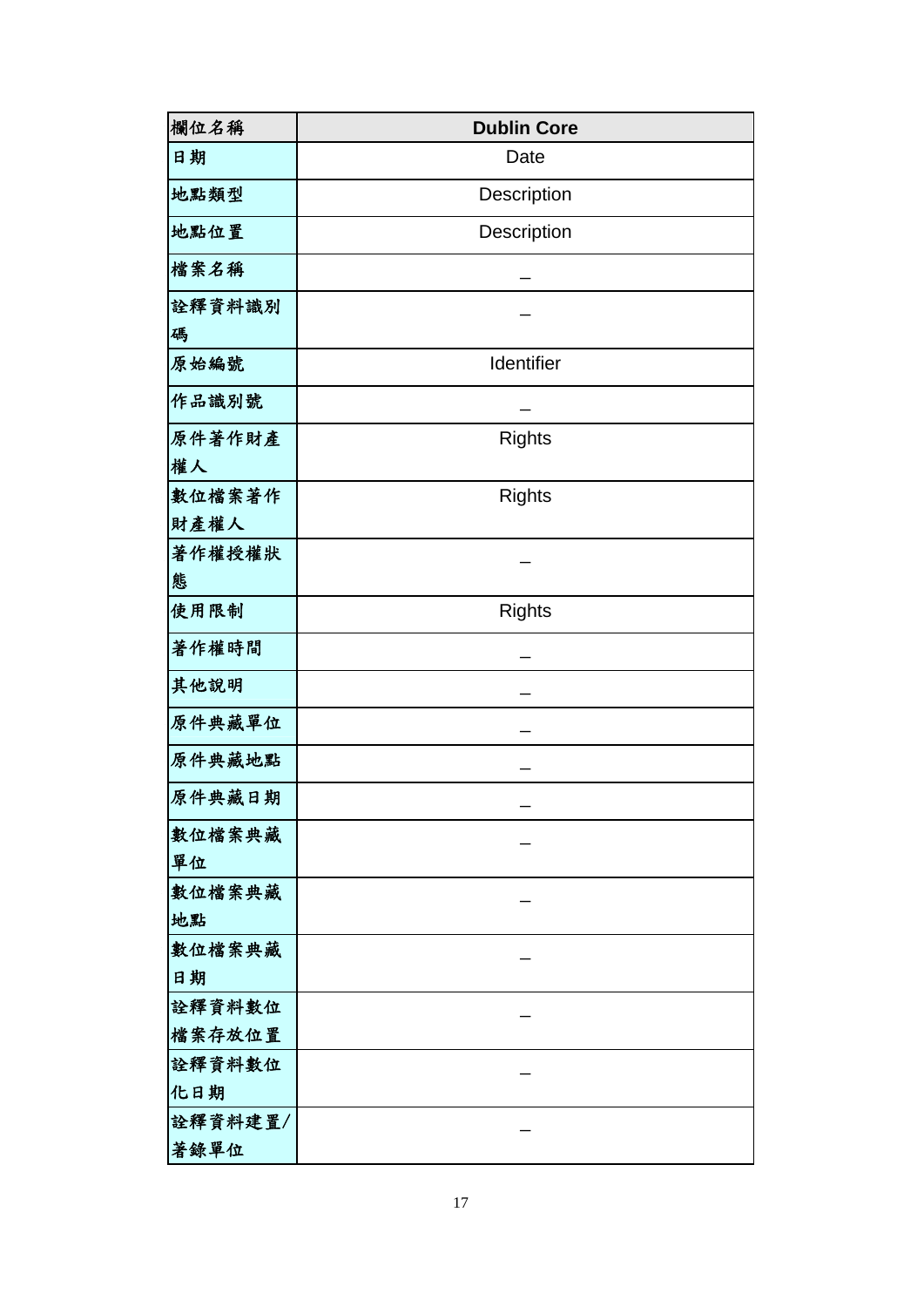| 欄位名稱 | <b>Dublin Core</b> |
|------|--------------------|
| 著錄日期 |                    |
| 著錄者  |                    |
| 修改日期 |                    |
| 修改者  |                    |
| 說明   |                    |
| 附件   |                    |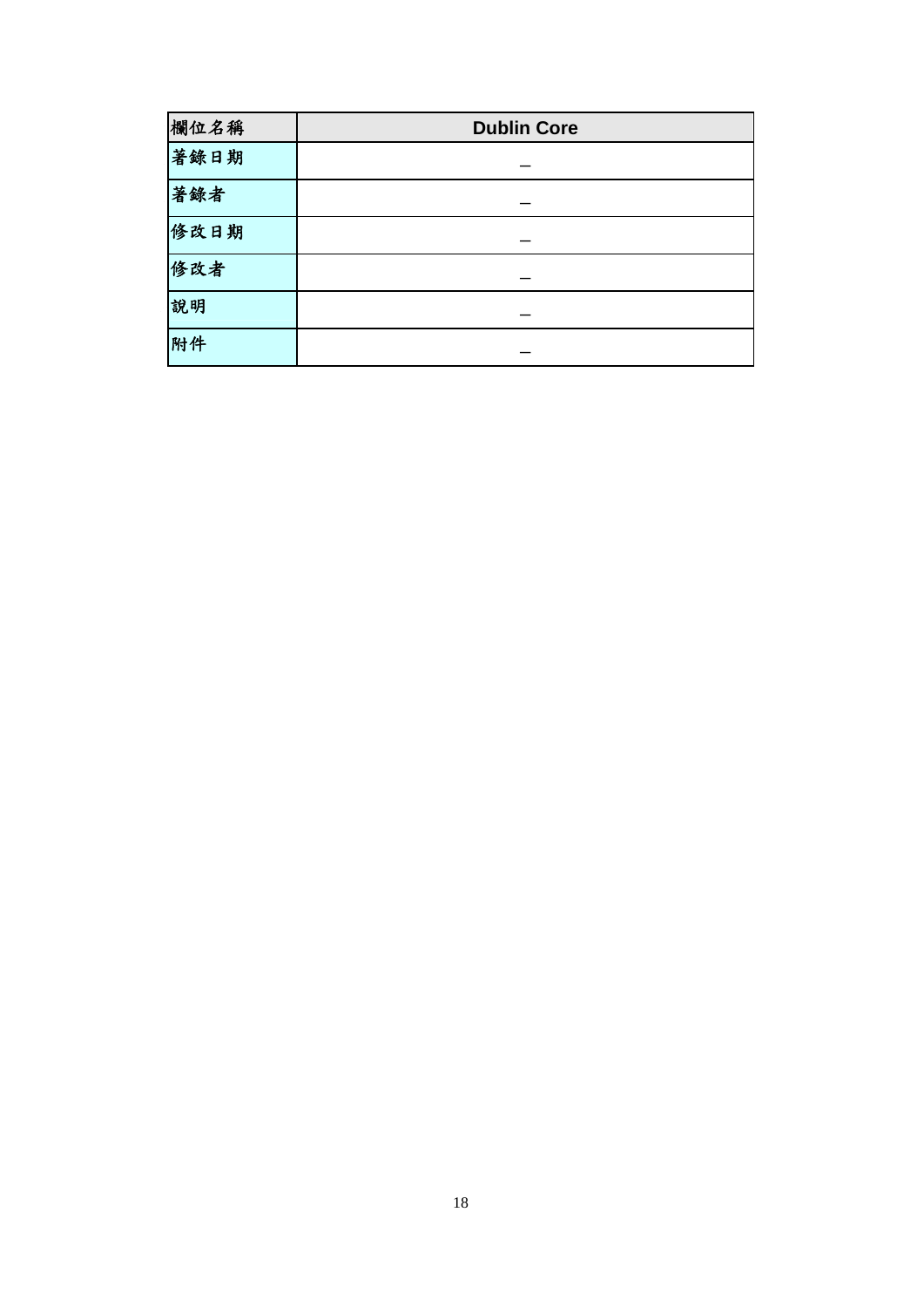### 五、工作進度記錄

| 時<br>間     | 項                               |
|------------|---------------------------------|
| 2012-03-09 | 「台灣現代戲劇暨表演影音資料庫數位典藏,1995-2009」計 |
|            | 畫線上審視同意條款、申請後設資料對照服務並提供分析用      |
|            | 資料。                             |
| 2012-04-10 | 計畫助理提供後設資料範例給本組。                |
| 2012-04-25 | 「台灣現代戲劇暨表演影音資料庫數位典藏,1995-2009」計 |
|            | 畫提供授權同意書。                       |
| 2012-04-30 | 後設資料工作組與計畫助理聯繫,確認欲匯入聯合目錄僅中      |
|            | 文後設資料,故僅進行中文後設資料的對照。            |
| 2012-05-04 | 後設資料工作組提供對照報告給「東吳大學珍本戲曲數位典      |
|            | 藏計畫 確認。                         |
| 2012-05-16 | 後設資料工作組電話追蹤對照報告之確認結果,計畫成員回      |
|            | 覆對照報告確認完成。                      |
| 2012-05-18 | 後設資料工作組完成並正式發佈本份「台灣現代戲劇暨表演      |
|            | 影音資料庫數位典藏,1995-2009後設資料對照報告」。   |